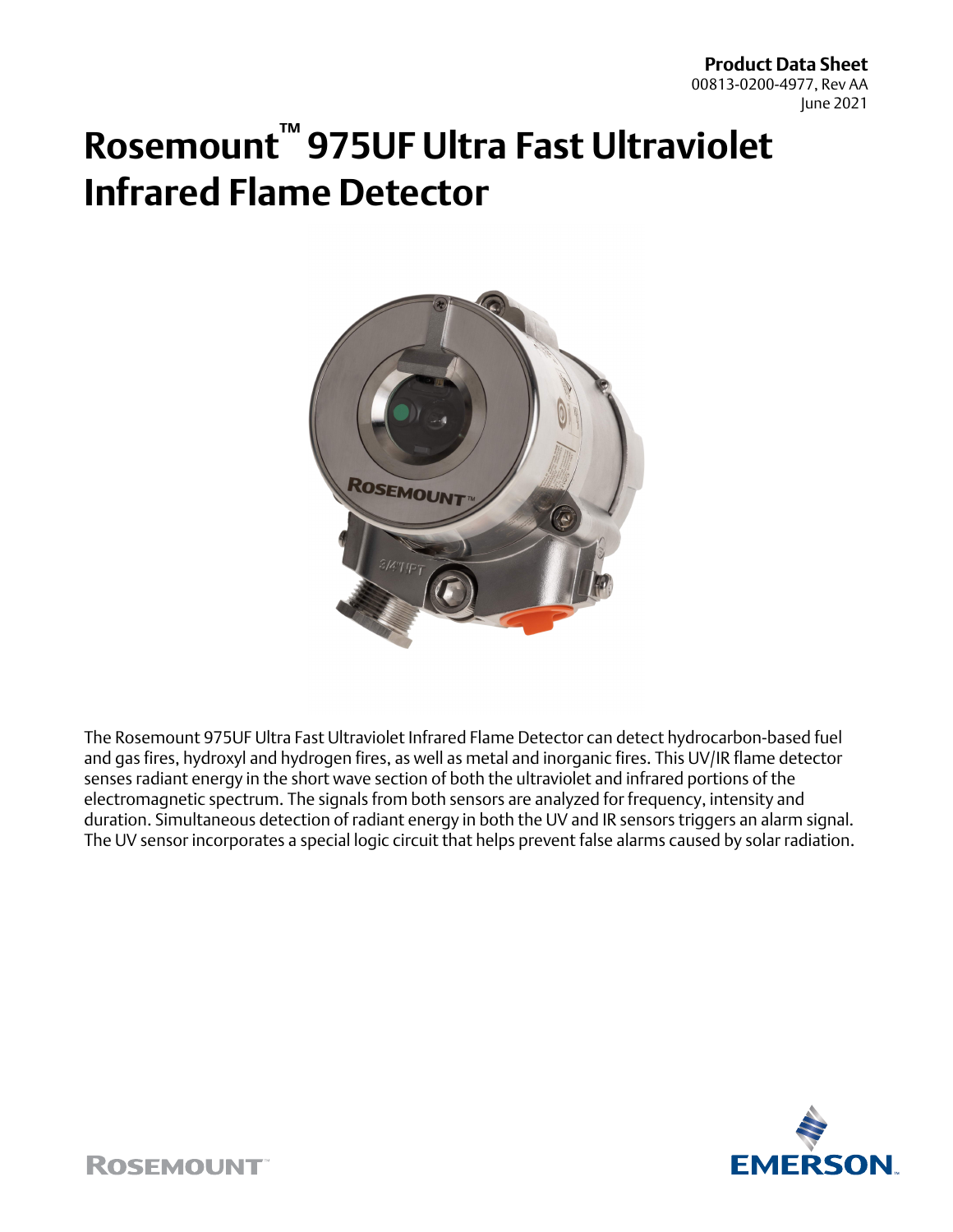## Features and benefits

- UV/IR Dual-Sensor
- High speed response under 20 msec (Exp./1 sec)
- Solar blind
- Automatic and manual non-radioactive UV built-in test (BIT) to assure continued reliable operation
- Heated window for operation in harsh weather conditions (snow, ice, condensation)
- Relays (3) for Alarm, Fault, and Auxiliary
- Analog output for fast detection
- 0–20 mA (stepped)
- HART<sup>®</sup> Protocol for maintenance and asset management
- High reliability MTBF minimum 150,000 hours
- Designed to meet Safety Integrity Level SIL3 (TÜV)
- Five year warranty
- User programmable via HART 7 or RS-485 Modbus®

### **Contents**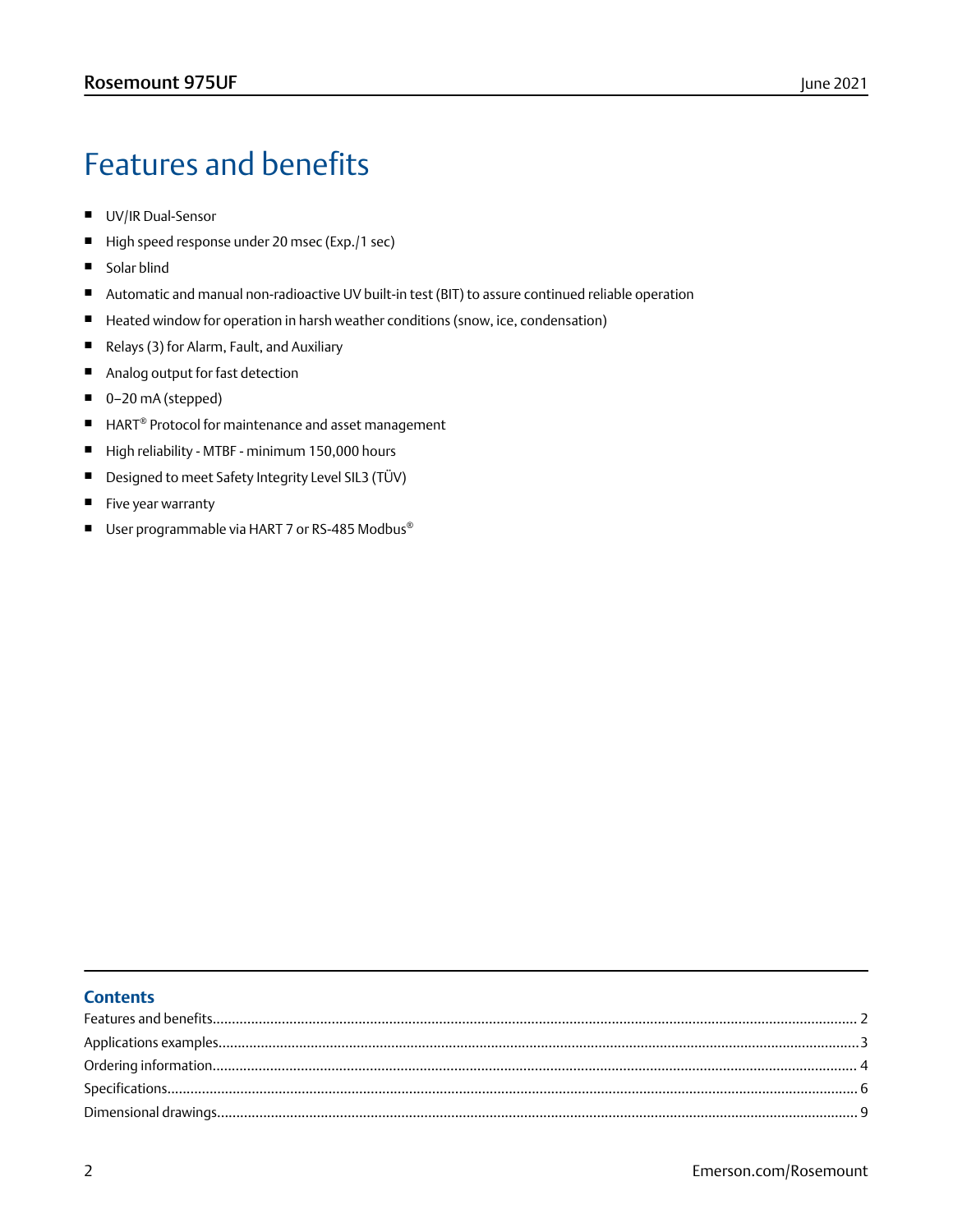## <span id="page-2-0"></span>Applications examples

- Oil and gas: offshore and onshore process facilities and pipelines
- Chemical plants
- Petrochemical plants
- Power generation facilities
- Pharmaceutical industry
- Refinery hydrogenation
- Automotive industry
- Explosives and ammunition manufacturing
- Waste disposal facilities
- Aerospace industry
- Hydrogen fuel cell industry
- Battery charging areas
- Space industry hydroxyl propellant
- Static fuel cell systems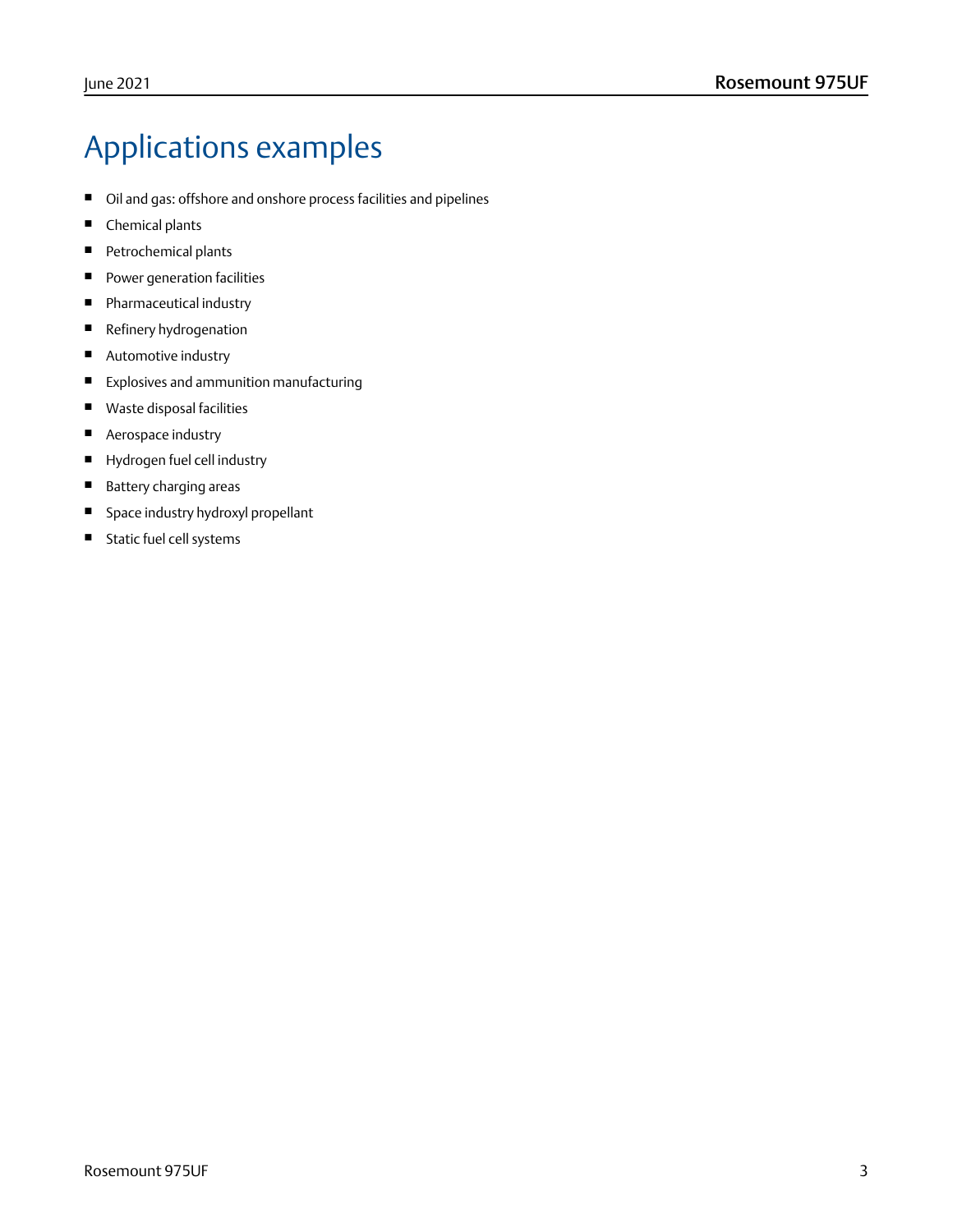## <span id="page-3-0"></span>Ordering information

You can order the Rosemount 975 as separate parts: detector (PN 975XXXXXXXXX), and accessories.

- 
- Longest distance detection
- Ultra fast response to fire
- Widest operation temperature range
- Highest immunity to false alarms



### **Model**

| l Code | <b>Description</b>           |
|--------|------------------------------|
| 975    | Rosemount 975 Flame Detector |

### **Measurement type**

| Code | <b>Description</b>              |
|------|---------------------------------|
| l UF | Ultra Fast Ultraviolet Infrared |

### **Output**

| Code | <b>Description</b> |
|------|--------------------|
| 4U   | Universal wiring   |

### **Housing style**

| Code      | <b>Description</b>                            |
|-----------|-----------------------------------------------|
| 6A        | Aluminum - 3/4-in. NPT conduit entries        |
| <b>8A</b> | Aluminum - M25 conduit entries                |
| <b>6S</b> | Stainless steel - 3/4-in. NPT conduit entries |
| 85        | Stainless steel - M25 conduit entries         |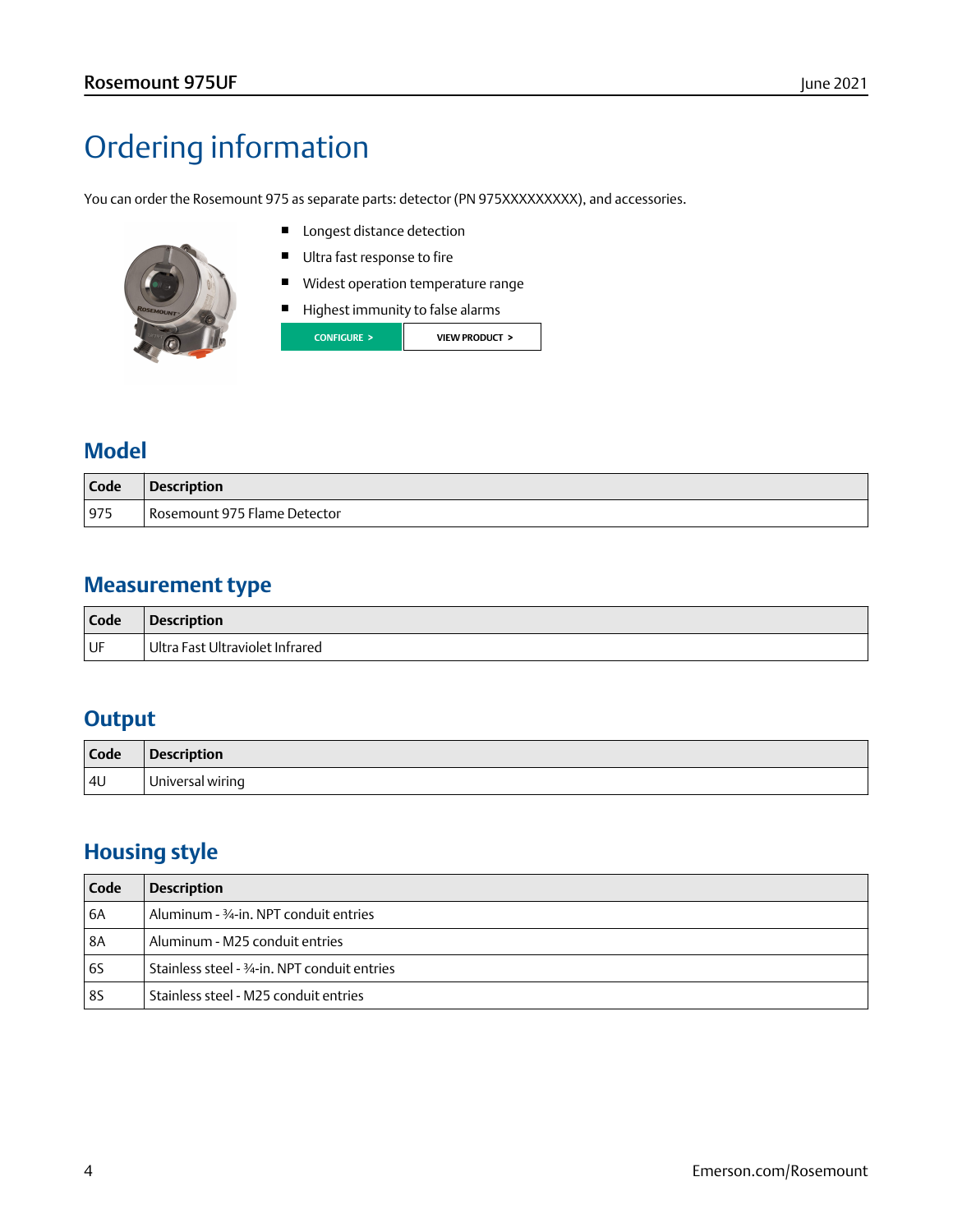## **Temperature rating**

| <b>Code</b> | Description                      |
|-------------|----------------------------------|
| 3           | $-60$ to +85 °C (-76 to +185 °F) |

## **Product certifications**

| Code           | <b>Description</b>                                              |
|----------------|-----------------------------------------------------------------|
| A <sub>1</sub> | ATEX/IECEx flameproof                                           |
| A2             | FM and CSA flameproof                                           |
| E <sub>2</sub> | <b>INMETRO</b> flameproof                                       |
| <b>EM</b>      | Technical Regulations Customs Union (EAC) flameproof            |
| KZ             | Technical Requlations Customs Union (EAC) Kazakhstan flameproof |

## **Tilt mount**

| Code | <b>Description</b> |
|------|--------------------|
| l Y  | ' Tilt mount       |
| l N  | No tilt mount      |

### **Rain cover**

| Code     | <b>Description</b> |
|----------|--------------------|
| $\Omega$ | No rain cover      |
|          | Plastic rain cover |
| 8        | l SST rain cover   |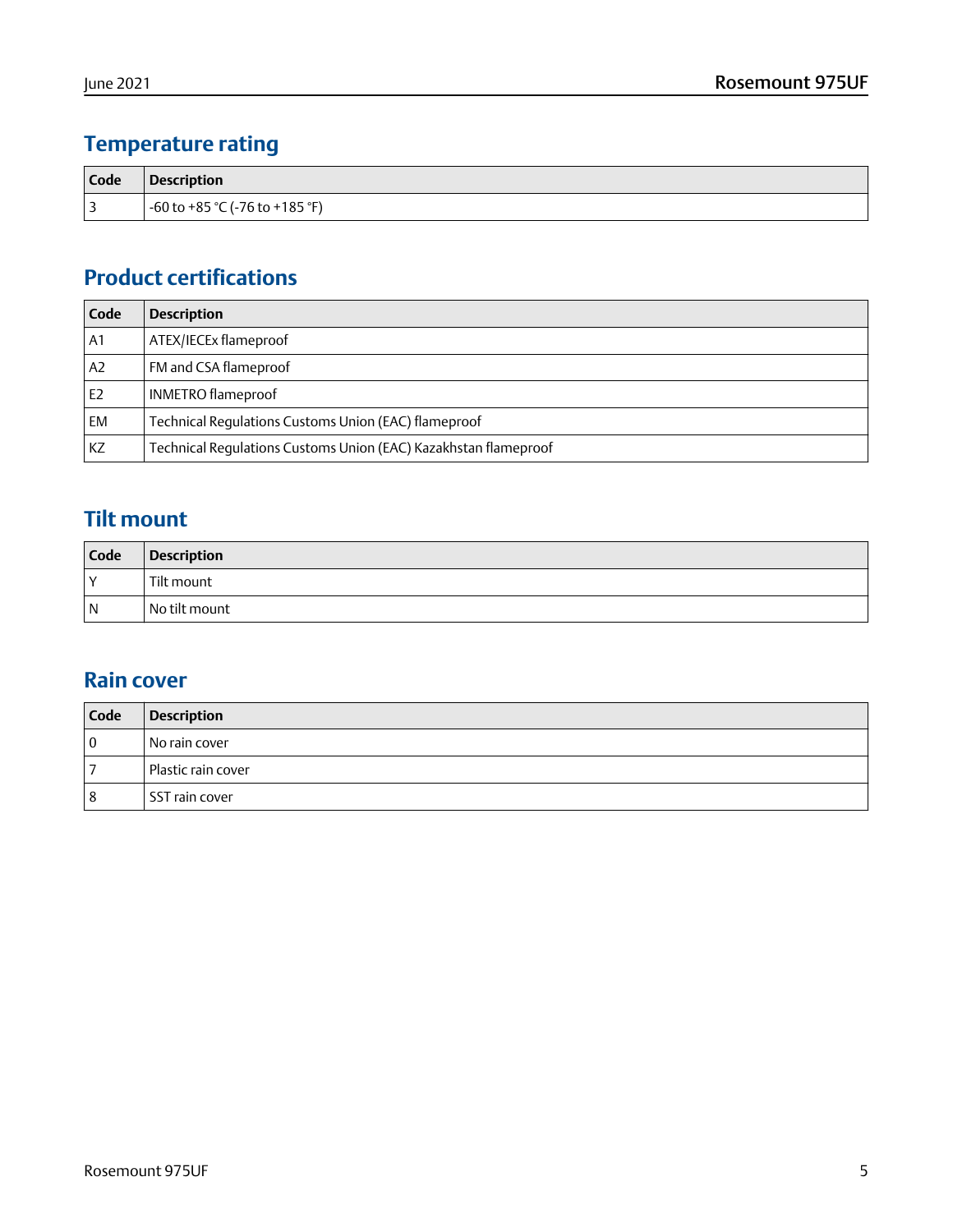## <span id="page-5-0"></span>Specifications

### **Table 1: General Specifications**

| Spectral response                                                                                                      | UV: 0.185-0.260 $\mu$ m; IR: 2.5-3.0 $\mu$ m                                            |
|------------------------------------------------------------------------------------------------------------------------|-----------------------------------------------------------------------------------------|
| Detection ranges (at highest sensitivity setting for 1 ft <sup>2</sup> [0.1 m <sup>2</sup> ] See Table 3.<br>pan fire) |                                                                                         |
| Sensitivity ranges                                                                                                     | 3 sensitivity ranges for 1 ft <sup>2</sup> (0.1 m <sup>2</sup> ) n-Heptane pan fire     |
| Field of view                                                                                                          | Horizontal: 100°, vertical: 95°                                                         |
| Temperature range                                                                                                      | Operating: -76 to +185 °F (-60 to +85 °C)<br>Storage: -76 to +185 °F (-60 to +85 °C)    |
| Humidity                                                                                                               | Up to 95% non-condensing (withstands up to 100% relative<br>humidity for short periods) |

#### **Table 2: Detection Response Time**

| Standard response time               | Typically 5 sec. at 93 ft. (28 m)                                                                                    |
|--------------------------------------|----------------------------------------------------------------------------------------------------------------------|
| Ultra fast response time             | 20 msec for flash fire pan fire from 9.84 ft. (3 m) distance via<br>analog voltage output                            |
| High speed response time (explosion) | 50 msec for 1 ft. (0.30 m) diameter sphere LPG-air mixture<br>explosion at 32.8 ft. (10 m) via analog voltage output |

#### **Table 3: Detection Range**

| <b>Fuel</b>                                                    | ft/m  |
|----------------------------------------------------------------|-------|
| Gasoline (Petrol) <sup>(1)</sup>                               | 93/28 |
| N-Heptane <sup>(1)</sup>                                       | 93/28 |
| Diesel fuel(1)                                                 | 49/15 |
| Methane                                                        | 26/8  |
| Liquefied petroleum gas (LPG)                                  | 43/13 |
| Kerosene <sup>(1)</sup>                                        | 70/21 |
| Jet fuel JP5 <sup>(1)</sup>                                    | 70/21 |
| Jet fuel A1(1)                                                 | 70/21 |
| Ethanol 95% <sup>(1)</sup>                                     | 57/17 |
| Isopropyl alcohol (IPA) <sup>(1)</sup>                         | 70/21 |
| Methanol <sup>(1)</sup>                                        | 57/17 |
| Ethylene glycol <sup>(1)</sup>                                 | 23/7  |
| Solvents <sup>(1)</sup>                                        | 70/21 |
| Flammable adhesive (flash point 140 °F < 60 °C) <sup>(1)</sup> | 70/21 |
| Butyl acrylate <sup>(1)</sup>                                  | 70/21 |
| Vinyl acetate <sup>(1)</sup>                                   | 70/21 |
| Oil paint <sup>(1)</sup>                                       | 70/21 |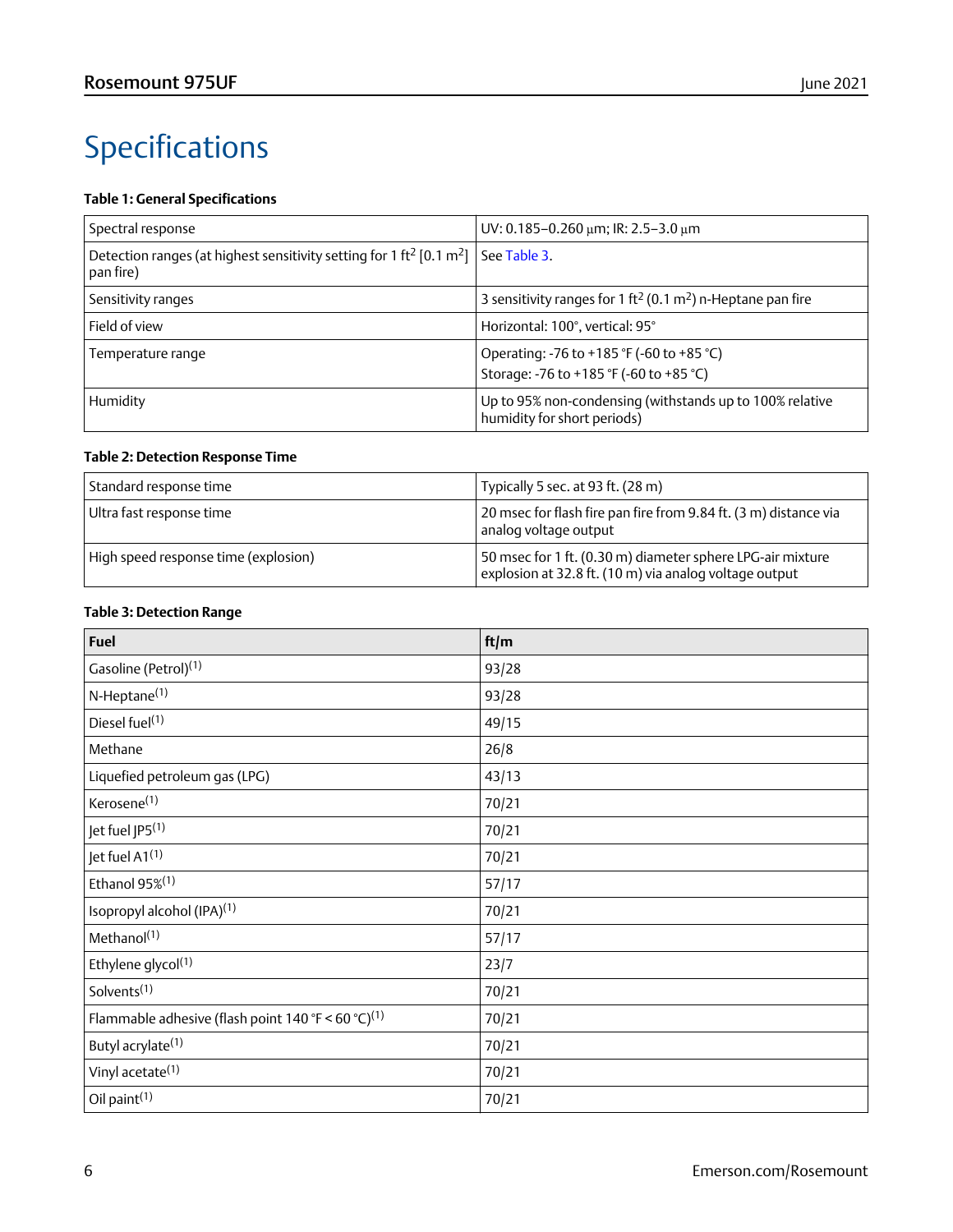#### <span id="page-6-0"></span>**Table 3: Detection Range** *(continued)*

| Gun powder <sup>(2)</sup>            | 66/20 |
|--------------------------------------|-------|
| Fireworks <sup>(3)</sup>             | 10/33 |
| Magnesium alloy <sup>(4)</sup>       | 33/10 |
| Polypropylene pellets <sup>(1)</sup> | 43/13 |
| Office paper <sup>(1)</sup>          | 33/10 |
| Wood <sup>(1)</sup>                  | 33/10 |
| Mineral oil $(20w50)^{(1)}$          | 70/21 |
| Cooking oil $(1)$                    | 70/21 |
| Lithium ion battery <sup>(5)</sup>   | 75/23 |

(1) *1 ft x 1 ft (0.3 m x 0.3 m) pan*

(2) *1.5-in. sq.*

(3) *10 pcs per test*

(4) *Only for UV detector*

(5) *One cell of battery per test*

### **Table 4: Electrical Specifications**

| Operating voltage             | 24 Vdc nominal (18-32 Vdc)                                                                 |
|-------------------------------|--------------------------------------------------------------------------------------------|
| Power consumption             | Standby: Max. 3 W (8 W with heated window)<br>Alarm: Max. 4.2 W (9.6 W with heated window) |
| Cable entries                 | $2 \times 3/4$ -in.-14 NPT conduits or $2 \times M$ 25 x 1.5 mm ISO                        |
| Electrical input protection   | According to EN50130                                                                       |
| Electromagnetic compatibility | EMI/RFI protected to EN61000-6-3 and EN50130                                               |
| Electrical interface          | The detector includes 17 terminals with one wiring option                                  |

#### **Table 5: Outputs**

| Relays                     | Alarm, fault, and auxiliary<br>SPST volt-free contacts rated 2 A at 30 Vdc                                                                                                                                                                             |
|----------------------------|--------------------------------------------------------------------------------------------------------------------------------------------------------------------------------------------------------------------------------------------------------|
| Analog voltage output      | Analog port malfunction: 0 V (< 0.5 V)<br>Nomal: $2 V \pm 0.3 V$<br>Alarm/Explosion: $5 V \pm 0.3 V$                                                                                                                                                   |
| 0-20 mA (stepped)          | Sink (source option) configuration:<br>Fault: $0 \pm 1$ mA<br>BIT fault: $2 \text{ mA } \pm 10 \%$<br>Normal: $4 \text{ mA } \pm 10 \%$<br>Warning: $16 \text{ mA } \pm 5 \text{ %}$<br>Alarm: 20 mA $\pm$ 5 %<br>Resistance loop: 100 to 600 $\Omega$ |
| HART <sup>®</sup> protocol | HART communications on the 0-20 mA analog current (FSK) -<br>used for maintenance, configuration changes and asset<br>management, available in mA source output wiring options                                                                         |
| <b>RS-485</b>              | RS-485 Modbus <sup>®</sup> compatible communication link that can be<br>used in computer controlled installations                                                                                                                                      |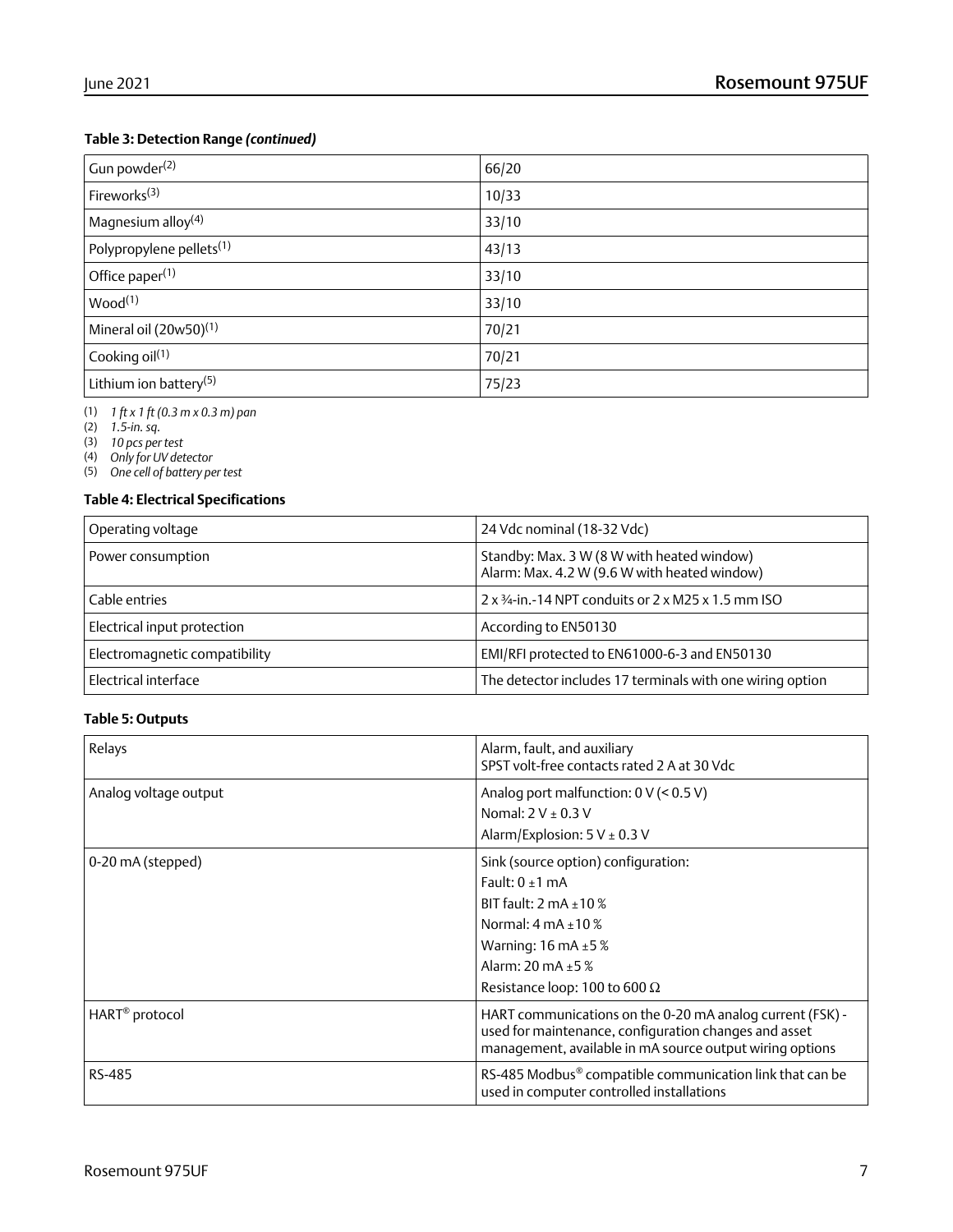### **Table 6: Mechanical Specifications**

| Enclosure options       | Stainless steel 316 with electro polish finish<br>Heavy duty copper free aluminum (less than 1%), polyurethane<br>paint |
|-------------------------|-------------------------------------------------------------------------------------------------------------------------|
| Mounting                | Tilt mount material-stainless steel 316 with electro polish finish                                                      |
| <b>Dimensions</b>       | Detector $4 \times 4.6 \times 6.18$ -in. (100.6 x 117 x 155 mm)                                                         |
| Weight                  | Detector stainless steel: 6.3 lb. (2.9 kg)<br>Detector aluminum: 2.8 lb. (1.3 kg)<br>Tilt mount: 2.5 lb. (1.1 kg)       |
| Environmental standards | <b>DNV 2-4</b>                                                                                                          |
| Water and dust          | IP66 and IP68 per EN60529, NEMA 250 6P                                                                                  |

### **Table 7: Approvals**

| Hazardous area | ATEX and IECEx             | ExII2GD<br>Ex db eb IIC T4 Gb<br>Ex tb IIIC T110 $^{\circ}$ C Db<br>$(-50 °C \leq T_a \leq +85 °C)$                                                                     |
|----------------|----------------------------|-------------------------------------------------------------------------------------------------------------------------------------------------------------------------|
|                | FM/FMC/CSA                 | Class I Division 1, Groups B, C, and D, T4<br>Class II/III Division 1, Groups E, F, and G, T4<br>Class I Division 2, Groups B, C, and D, T4<br>$T_a = -50$ °C to +85 °C |
|                | TR CU (EAC)                | Ex db eb IIC T4 Gb X<br>Ex th IIIC T110 $^{\circ}$ C Db X<br>$(-55 °C \leq T_a \leq +85 °C)$                                                                            |
| Marine         | MED "Wheelmark" (DNV)      |                                                                                                                                                                         |
| Performance    | EN54-10 (VdS)   FM3260     |                                                                                                                                                                         |
| Reliability    | IEC61508 - SIL3 compatible |                                                                                                                                                                         |

### **Table 8: Accessories**

| <b>Accessory</b>           | Part number                            |
|----------------------------|----------------------------------------|
| Flame simulator (Ex proof) | FS-UVIR-975                            |
| Tilt mount                 | 00975-9000-0022                        |
| Duct mount (Ex proof)      | 00975-9000-0018                        |
| U-bolt/pole mount          | 00975-9000-0007 (2-in. [50.8 mm] pole) |
|                            | 00975-9000-0008 (3-in. [76.2 mm] pole) |
| USB RS-485 harness kit     | 00975-9000-0011                        |
| Air shield                 | 00975-9000-0019                        |
| Protective cover           | ABS plastic: 00975-9000-0020           |
|                            | Stainless steel: 00975-9000-0021       |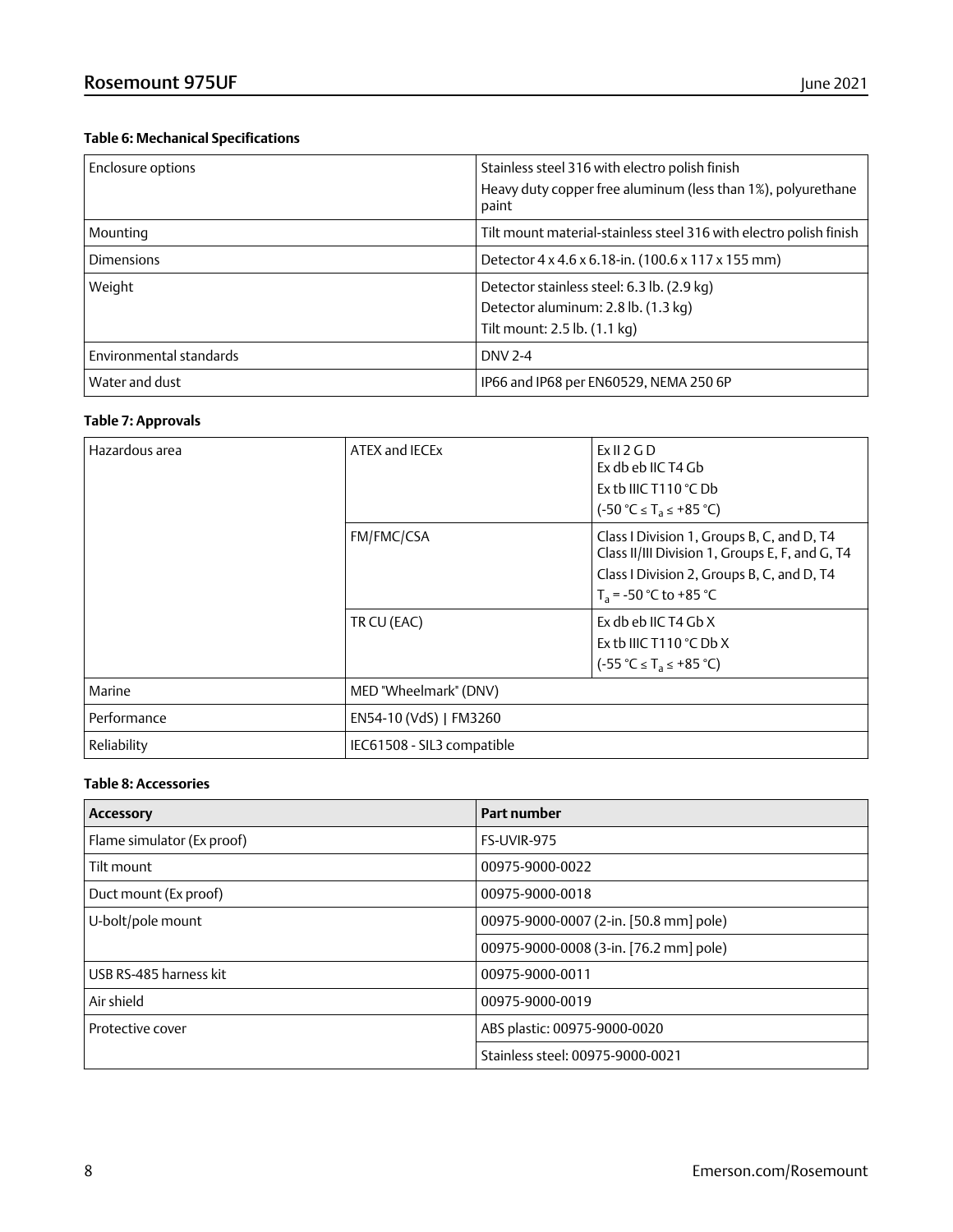## <span id="page-8-0"></span>Dimensional drawings

**Figure 1: IR3 Flame Detector + Tilt**